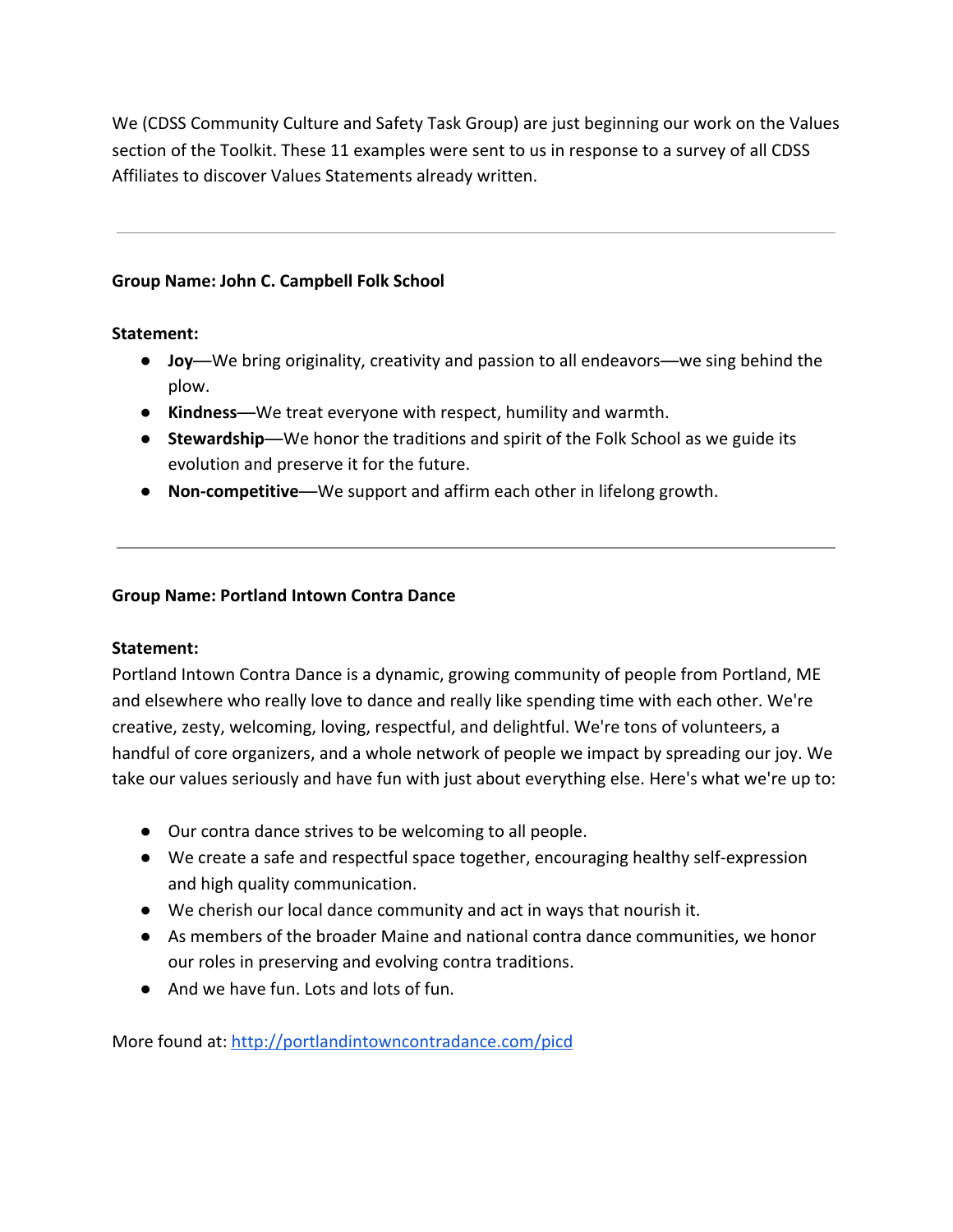### **Group Name: Arden Contra Dance**

### **Statement:**

Our Arden Contra Dance Community is:

**Inclusive:** We ask a variety of people to dance; we leave space for others to ask us and do not book ahead; we respect that anyone can dance any role and refrain from gendered role comments; we share our pronouns as we are comfortable and use other's pronouns appropriately, and ask when unsure; we accommodate the individual needs of all dancers; we avoid wearing fragrances.

**Welcoming:** We dance with whoever is coming at us, we respect personal boundaries and comfort; we give ourselves and each other grace when we mess up, and we learn from those mistakes; we are kind and respectful to all.

**Safe:** We prioritize consent and communication and ask our partners about extra flourishes; we do not shove or yell at people if we think they are in the wrong place; we speak up or ask for help when something is uncomfortable or unsafe; we understand that anyone can say no at any time without explanation; we know that a lead into a flourish is an invitation and cannot be forceful; we stay aware of our partner, hands four, set, and the entire hall while dancing.

If you have concerns about how we are living up to these agreements and you don't feel comfortable addressing them yourself, please speak to an organizer, leave a feedback comment, or email us at ardencontra@gmail.org.

\*Thanks to the Hands Across community of CFOOTMAD for this document.

### **Group Name: Syracuse Country Dancers**

### **Statement:**

*Who We Are*

Hello! Welcome to our dance community! The Syracuse Country Dancers is a group of diverse people who are brought together by our love of dance, music, and community. We strive to be welcoming to all and encourage people of all ages and experience levels to join us for our dance events.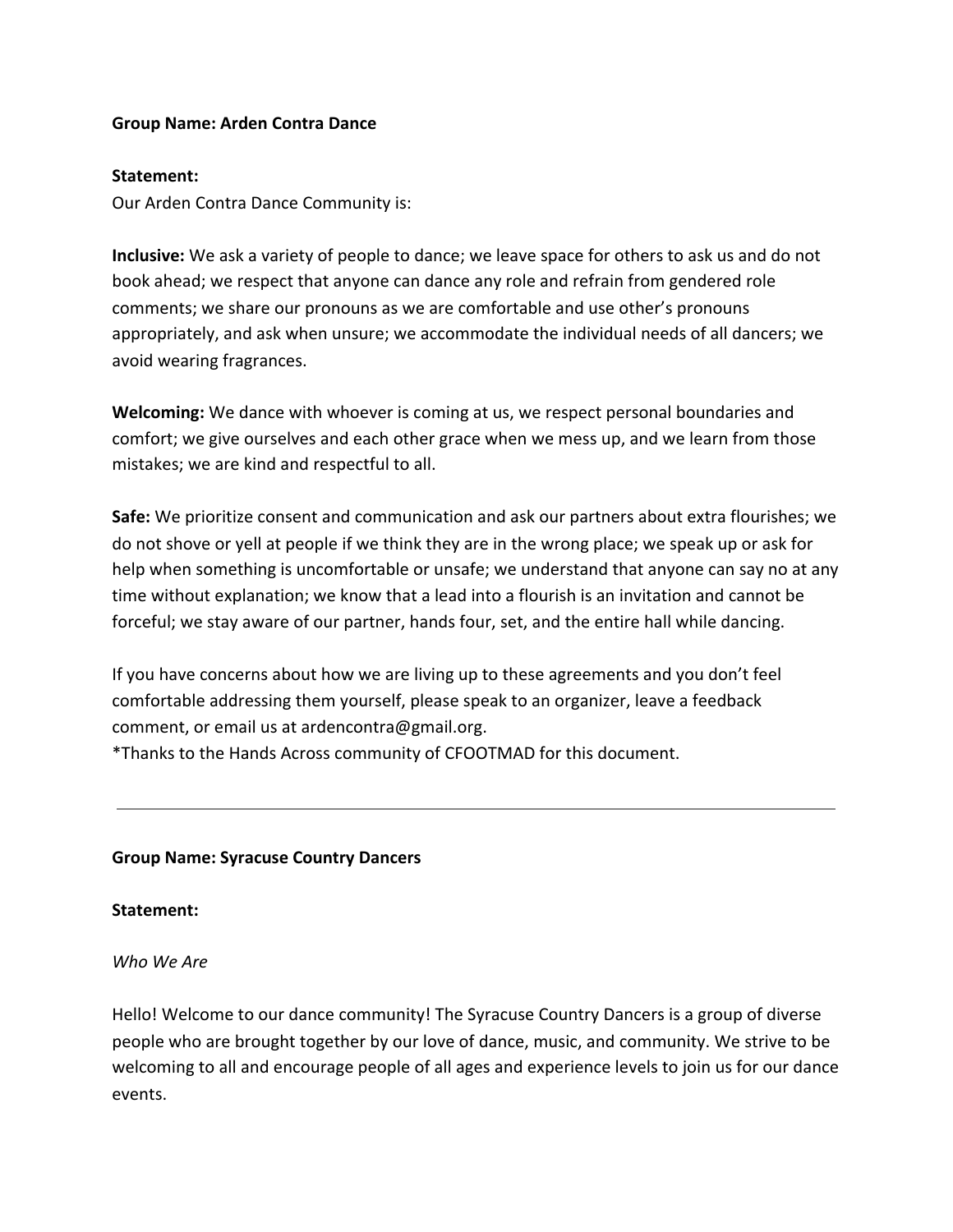We teach and promote safe and enjoyable dancing, and we ask that our dancers be respectful of each other, the caller, and the band. Some ways we do that are by asking each other to dance, clapping for the band, listening to the caller, and asking about and respecting each others' dancing preferences (e.g. Would you like to twirl? How fast do you like to swing?). Syracuse Country Dancers' events are alcohol and drug-free, and we aspire for our dances to be open and comfortable to everyone. Please be aware of and respect others' personal boundaries and personal space. We do not tolerate harassment or discrimination in any form. If you have any concerns, please let us (any of the board members) know! We are always eager to improve our events in any ways that we can.

# Happy Dancing!

*Note from the Community Culture and Safety Task Group: LCFD has chosen to combine their values statement and code of conduct into a single piece. Some of the conduct material fits into what we call "courtesy and etiquette." The five elements of our suggested safety structure can be combined, or can be separate and complementary documents.*

# **Group Name: LCFD (Lavender Country and Folk Dancers)**

# **Statement:**

### *Values and Conduct*

As an explicitly LGBTQIA+ dance community, we hold the following values and expect this corresponding conduct:

# **Value: Community Mindedness**

# **Conduct:**

- Be inclusive and dance with people regardless of gender, age, gender identity, race, health status, national origin, relationship status, sexual orientation, disability, ethnicity, socioeconomic status, religion, and experience levels, etc.
- Avoid assuming anyone's gender, pronouns, or identity. Refer to people in non-gendered ways until you can determine the language and pronouns individuals want used for and about them.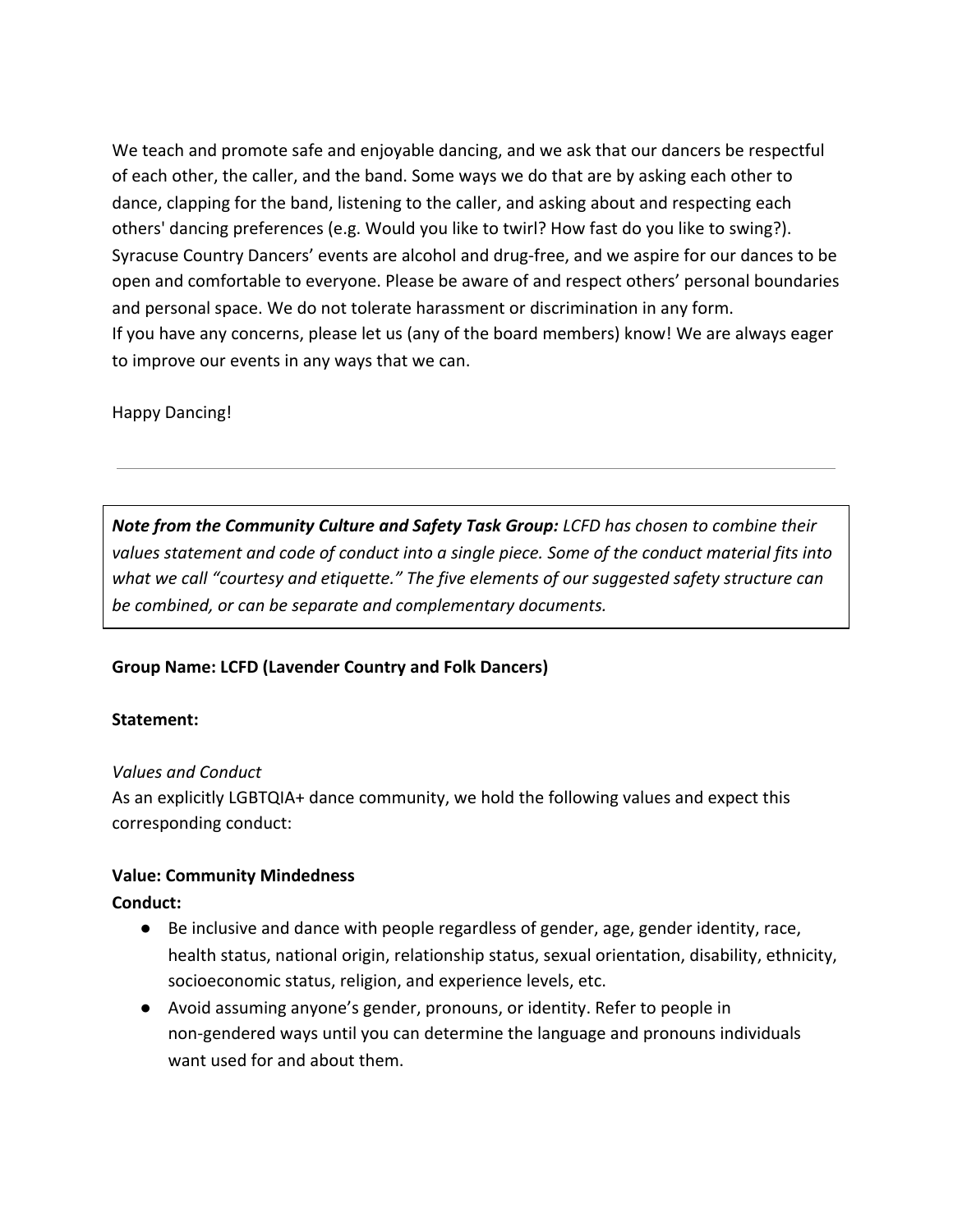- Be respectful to fellow dancers, callers, volunteers, dance organizers, etc. Recognize that our dance events take a great deal of effort from many individuals, and consider pitching in to help.
- Ask if people want feedback before giving it (except relating to others not hurting you).
- Change partners each dance and try to avoid booking ahead.
- Dance with the whole line and hall, not just your partner.

# **Value: Consent and Communication**

**Conduct:**

- Acknowledge that consent is situational and can be revoked at any time.
- Realize that hugging or other intimate behavior is never obligated. Physical touch requires enthusiastic consent.
- Recognize that eye contact is a part of our dance culture but is optional for all.
- Communicate with partners about role preference, injuries, sensitivities, twirls, flirting, etc.
- Understand that if you have asked someone to dance and they decline, you are encouraged not to ask that same person to dance again during the same dance session.
- Ask anyone to dance and when asked, politely accept or refuse. No one is obligated to dance with anyone else, and declining to dance with one person does not preclude dancing that dance with someone else.

# **Value: Physical Safety**

# **Conduct:**

- Dance to avoid injuring others, for example by using open hand holds, holding your own weight, stopping when someone asks to stop or indicates that they are in pain.
- Offer flourishes, but only complete them if the other dancer accepts the flourish. Dancers who are unsure of how to accept or decline flourishes, or how to interpret others' responses, are encouraged to ask an organizer for advice or seek verbal consent from other dancers before flourishing.
- Be responsible for your own body and clothing on the dance floor and avoid bumping or stepping on other dancers. Take special care when the hall is crowded, and be observant of others who may have special physical needs or limitations.
- Be conscious of scent sensitivities. LCFD events and weekends are fragrance-free, and you may be asked to leave an event if your perfume, scented deodorant, scented shampoo, etc. poses a health risk.

More Information: <https://www.lcfd.org/code-of-conduct.html>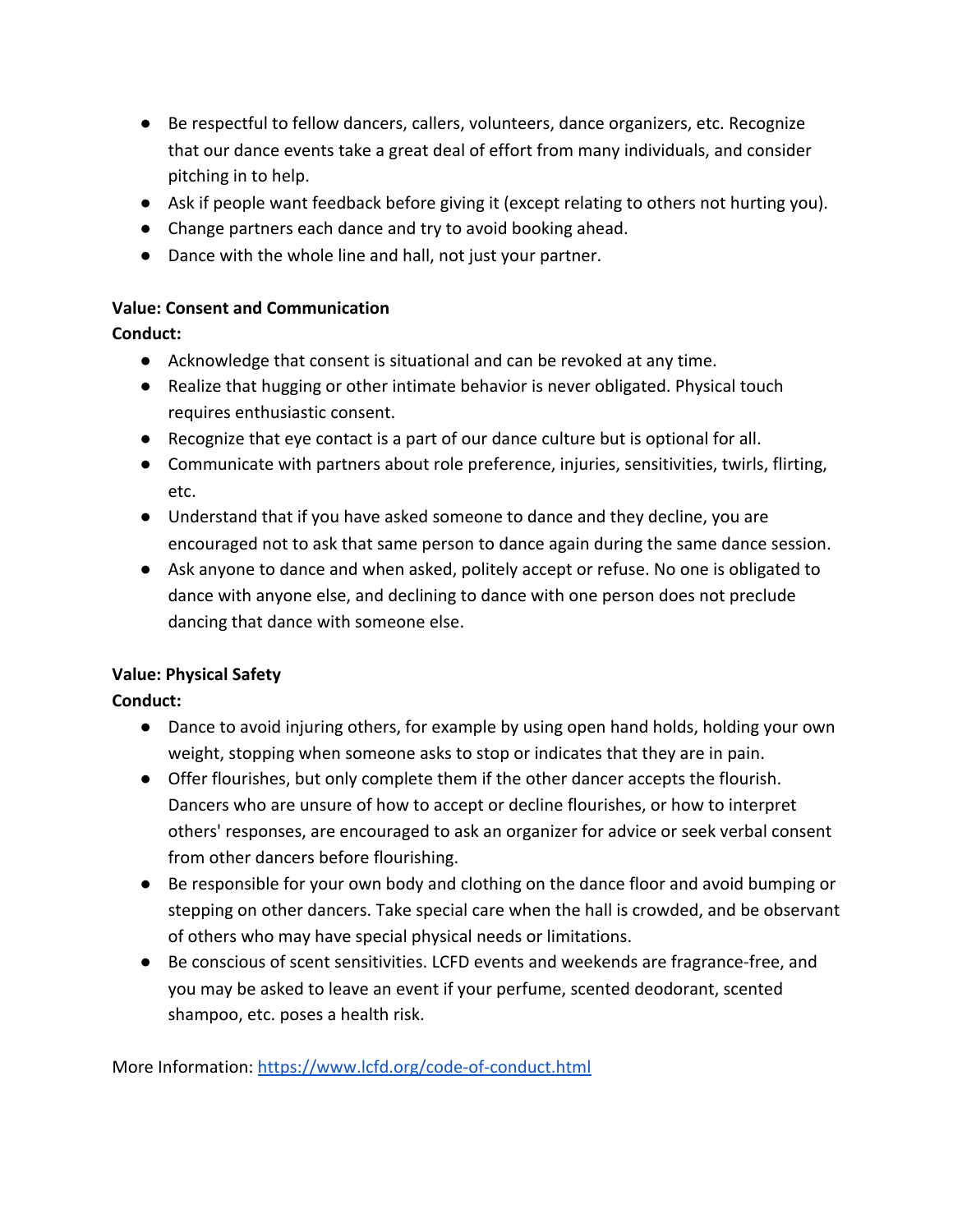### **Group Name: Madison Contra Dance Co-Op**

### **Statement:**

The Madison Contra Dance Co-op welcomes people of all ages, genders, sexual identities, races, ethnicities, religious affiliations, abilities, and financial means to join us in carrying on the tradition of contra dancing to live music in Madison. We strive to cultivate a lively community where every dancer can find joy, respect, and safety. As such, we encourage dancers to practice good communication, be mindful of their contact with their fellow dancers, and dance with whoever is coming at them in a way that increases the joy of all involved. We are all here to have a fun time and create positive energy together, and we welcome all to join us in sustaining this wonderful dancing tradition!

For more information: <https://www.madisoncontra.org/values-and-guidelines>

### **Group Name: Ashland Country Dancers - branch of The Heather and The Rose**

### **Statement:**

I (Brooke Friendly) said yes, but the answer is really 'kind of'. It's not an official statement of core values, however, our website is pretty clear about what we value and how our dance works:<http://www.heatherandrose.org/about.shtml>

The Heather and The Rose Country Dancers (H&R) is a statewide network of dance groups in Oregon which teach both English and Scottish Country Dance and use global /positional terminology for teaching. The H&R started around 1981 with informal meetings of volunteer teachers from around the state who had a similar philosophy informed by the teaching of Carl Wittman (1943-1986). H&R was incorporated in 1982 and got its 501(c)(3) status in 1986. The Eugene group had its first Harvest Ball in 1978 and the Ashland group's first Spring Ball was 1981. H&R has presented weekend dance camps since 1981.

Our philosophy is based upon community and inclusiveness. The emphasis is the whole of the dance community and the whole of the dance. We promote community and inclusiveness by teaching with global / positional terminology, by not using gender identity to determine who dances on what side or with whom, and by forming sets as individuals rather than as couples. At our dances you get to dance with everyone from any position.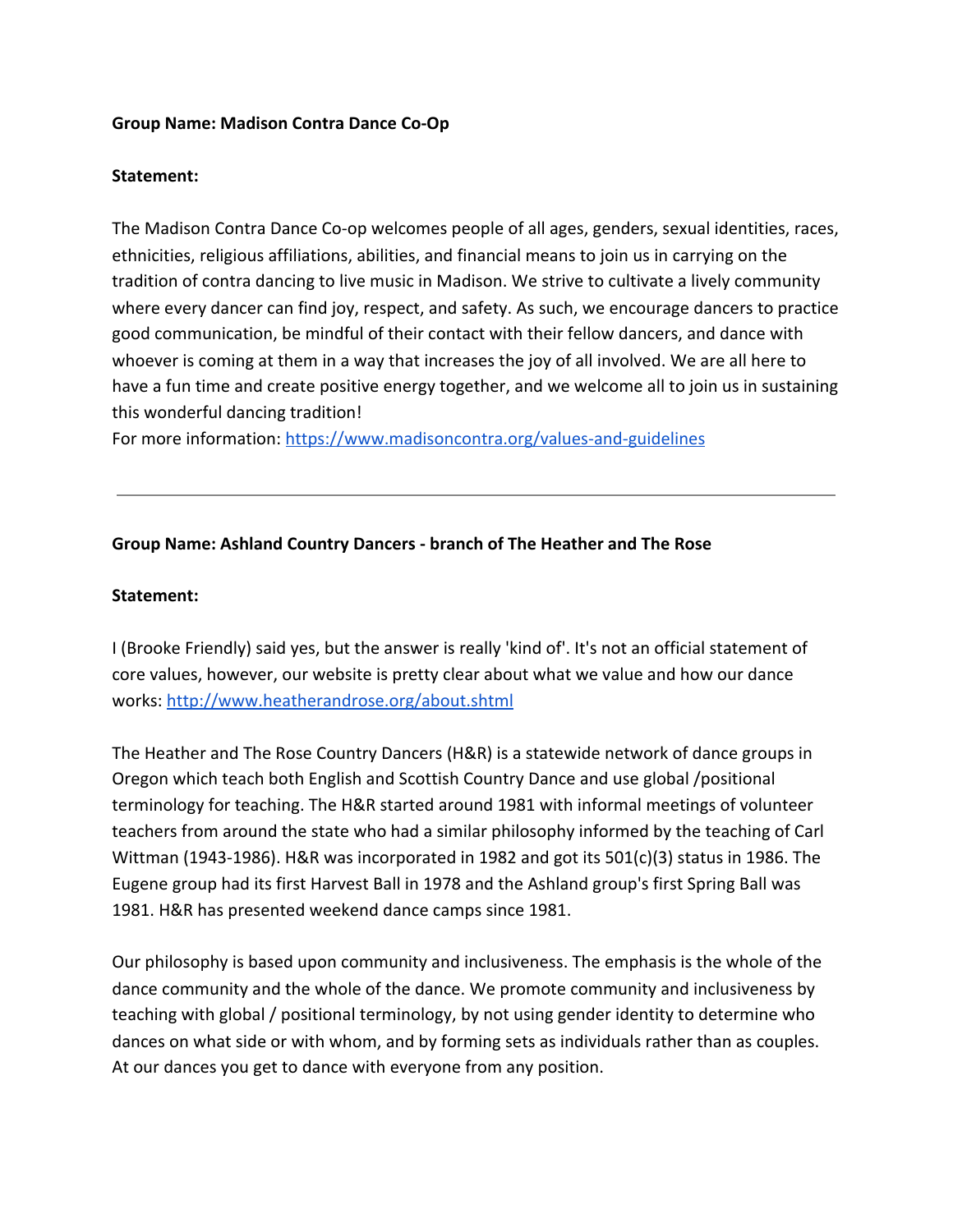Global terminology uses teaching language that is global and geography-based and the teaching/calling does not refer to gender roles in any way. Rather, we use language that refers to people's positions within the dance. This promotes community spirit by being inclusive – not discriminating and removing barriers. It has the added benefit of simplicity and clarity, usually requiring fewer words when teaching.

The way we teach supports the way we dance. We don't worry about who is on what side or dancing with whom. When you come to our dances, you will find everyone dancing with everyone else on either side of the dance, regardless of gender identity or expression. We feel this builds a stronger community – you get to know and dance with more people and everyone has an equal chance to dance. It is also more welcoming to LGBTQ+ folks.

Added benefits include dancers learning the whole dance rather than just one side of it (they become better dancers by learning all aspects of the dance, knowing the whole pattern).

Forming sets as individuals rather than couples adds to the feeling of inclusiveness. Everyone in the room is a potential dance partner. Rather than dancers having to find a partner for the next dance, they simply stay on the floor or come to the floor as individuals, sure that someone will come to stand opposite them. This manner of forming sets does not preclude dancing with a particular person on occasion, though couples are encouraged to come in at the bottom rather than leave holes in a longways.

When forming sets, we call for the number of additional dancers needed rather than calling for couples. Forming sets as individuals removes another barrier to joining the dance, reducing the competitiveness and scrambling for a partner (as well as the anxiety of asking or waiting to be asked) and enhancing accessibility and the sense of community.

# **Group Name: Fiddle Orchestra of Western Massachusetts**

### **Statement:**

*Fiddle Orchestra of Western Massachusetts Values & Goals*

The Fiddle Orchestra of Western Massachusetts is an amateur orchestra made up mostly of fiddle players but also players of other instruments.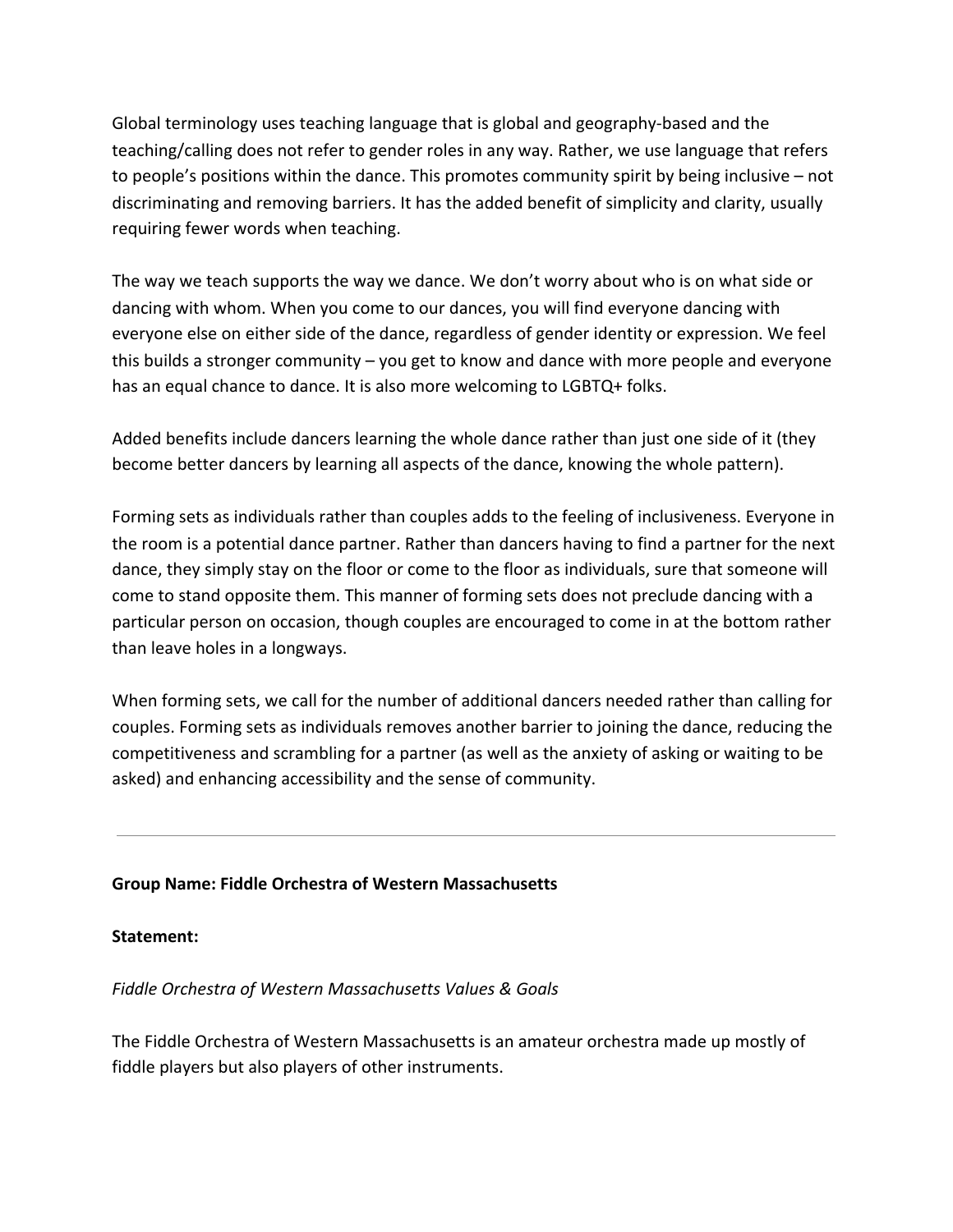- Not for profit
- Professionally facilitated and conducted
- Focus on learning
- Focus on achieving a cohesive sound and cohesive spirit
- Strive to play without sheet music at our concerts with the caveat that "by ear" is not suitable for everyone for a variety of reasons
- All members respect and help cultivate the FOWM culture
- Inclusiveness We welcome, respect, and show kindness and friendliness to anyone who joins FOWM, regardless of their musical skill and background, gender, sexual orientation, age, race or ethnicity, culture, geographic location, etc.
- Supportiveness We help each other grow musically by playing together and through respectful, positive, open conversation and problem solving. All of us, from beginners to professional musicians, are learners.
- Open-mindedness We are open to playing and trying different kinds of music and participating in different orchestral roles as presented to us by our Director.
- Sharing We welcome appropriate ways to share with the community, such as by putting on an end-of-season concert, playing at community events, and allowing visitors to observe our practice sessions.

# **Group Name: Young Tradition Vermont**

# **Statement:**

The mission of Young Tradition Vermont is to ensure that children, youth, and young adults have opportunities to be inspired by, learn about, and perform traditional music and dance, and to use that music and dance to serve communities in Vermont and places participants visit.

We are centered by core values: diversity, inclusion and equity; sustainability; affordability; high quality, and collaboration.

*(This is part of an annual impact report that is still in draft form.)*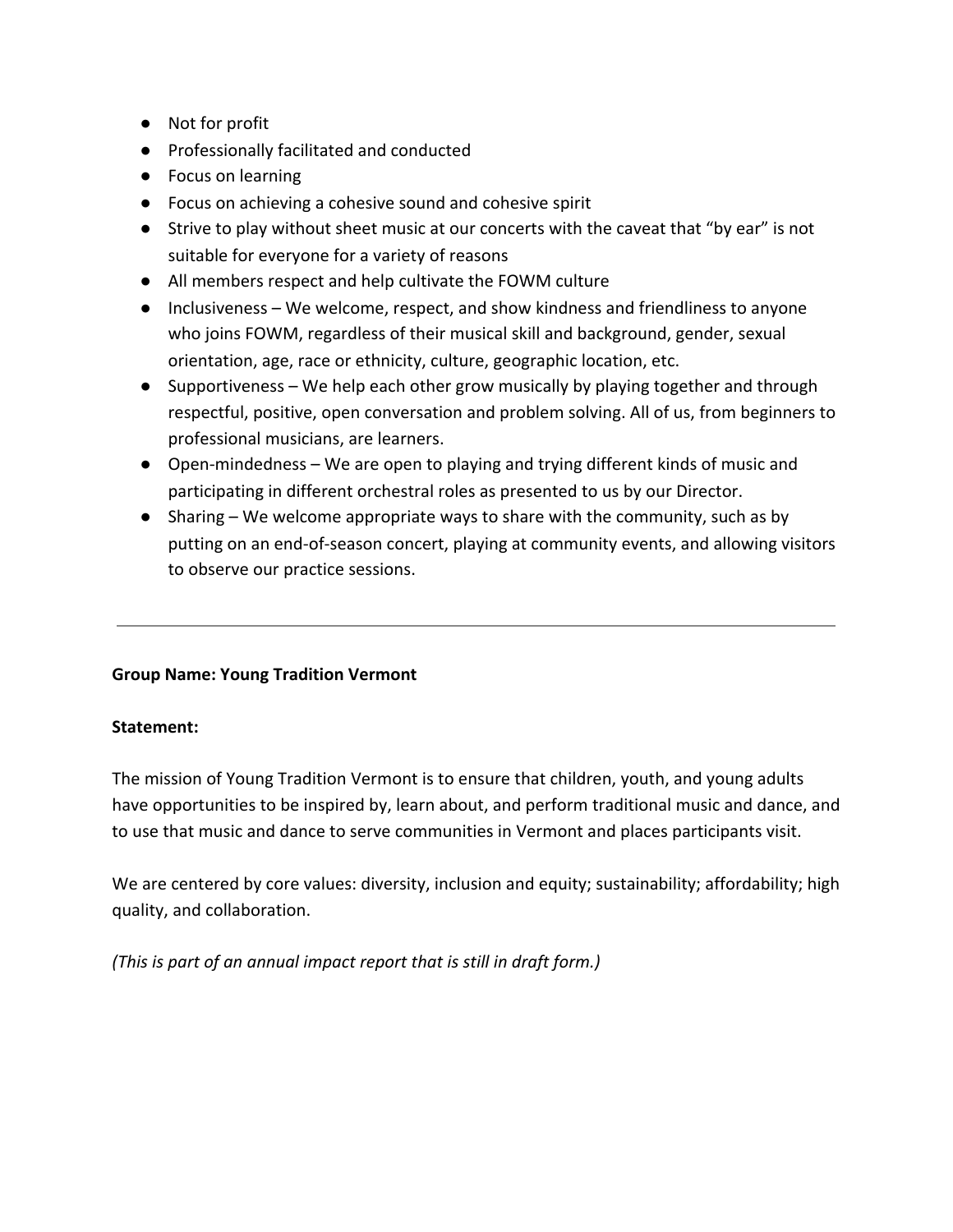## **Group Name: Downtown Amherst Contra Dance**

## **Statement:**

We aim to have participants fulfill our values at our events:

- **Inclusion:** We include attendees of all genders, races, sexual orientations, bodies, abilities, ages, and backgrounds. We actively work to offer events that create inclusive spaces and that do not present barriers to participation.
- **Safety:** We strive to create an environment where attendees can feel safe to express themselves and to have fun. Dancing should be done with consciousness of physical safety of self and other attendees.
- **Respect:** We respect each other as people. We believe that all attendees have something valuable to offer. We trust that our attendees will show this respect.
- **Fun:** We want to have fun! We love contra dancing as an art form, social experience, and recreational activity. We want to share that love with others, and we want to connect everyone with the joy of contra dancing.
- **Supporting new attendees:** We want the Downtown Amherst Contra Dance to be a place where new attendees can discover and experience contra dancing. We offer lessons, dances that are easy to learn, and we encourage experienced dancers to help new attendees learn.
- **Supporting students:** We aim to introduce students to contra dancing. We aim to foster connections between students and the broader community of local dancers. We aim to support local student contra dance groups.
- **Supporting local performers:** We recognize the amazing music being created by local folk musicians and wish to provide opportunities for growth of local musicians and callers.